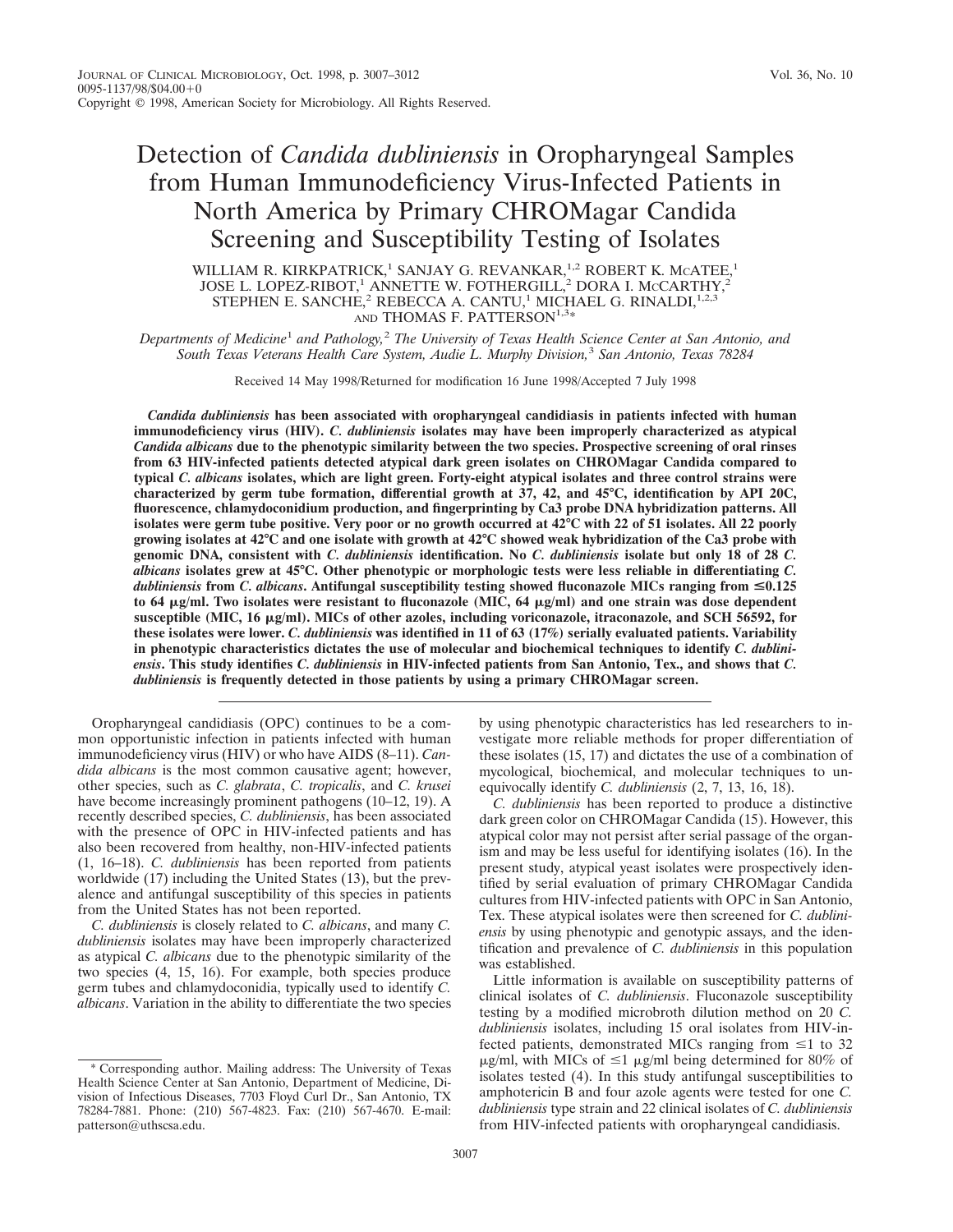(This study was presented in part at the 98th General Meeting of the American Society for Microbiology, Atlanta, Ga., 17 to 21 May 1998 [abstract F48].)

# **MATERIALS AND METHODS**

**Specimen collection.** Clinical samples were obtained from HIV-infected patients enrolled in a longitudinal study of OPC at the University of Texas Health Science Center at San Antonio and the South Texas Veterans Health Care System, Audie L. Murphy Division, San Antonio, Tex. (9, 10). These patients had advanced AIDS with mean CD4 cell counts of <50/mm<sup>3</sup>. Samples were obtained weekly during therapy and quarterly as surveillance cultures by patients swishing and spitting 10 ml of normal saline to be used for culture (6, 9). One-hundred microliters of swish solution was plated on media with and without fluconazole at concentrations of 8 and 16  $\mu$ g/ml and incubated at 30°C for 48 h before growth was assessed. CHROMagar Candida (CHROMagar Company, Paris, France) with fluconazole was used to improve detection of non*-C. albicans* species and resistant isolates (6). Colonies with a light-green color on CHROMagar Candida were considered typical *C. albicans*, whereas those with a dark-green color were considered atypical *C. albicans* (10, 11). Isolate color was recorded, and three to five yeast colonies from each culture were stored on Sabouraud dextrose slants (BBL, Cockeysville, Md.) at  $-70^{\circ}$ C. Forty-eight atypical clinical isolates from 23 patients were detected and were further characterized by phenotypic and genotypic identification tests.

**Reference strains.** Three control strains, including the *C. albicans* reference strain 3153A, generously provided by D. R. Soll (University of Iowa, Iowa City, Ia), the *C. dubliniensis* type strain NCPF 3949, kindly provided by J. R. Naglik (UMDS Guy's Hospital, London, England), and a laboratory control strain, fluconazole-resistant *C. albicans* 279, were included in this study.

**Phenotypic identification tests.** All dark green atypical *C. albicans* isolates were further characterized by analysis of germ tube formation in human serum at 37°C for 3 h, growth at 37, 42, and 45°C on Sabouraud dextrose agar (BBL), identification by API 20C (bioMérieux, Marcy-l'Etoile, France), fluorescence on methyl-blue 93 Sabouraud dextrose agar (Difco Laboratories, Detroit, Mich.) with illumination at 365 nm, and degree of chlamydoconidium production on cornmeal agar (Difco Laboratories, Detroit, Mich.) supplemented with 1% Tween 80 (Sigma, St. Louis, Mo.).

**Genotypic identification tests.** Organism identification was further investigated by restriction fragment length polymorphism (RFLP) and DNA fingerprinting with the moderately repetitive Ca3 probe, which as previously described is specific for *C. albicans* (14). Chromosomal DNA from each isolate was prepared in agarose plugs and separated by pulsed-field gel electrophoresis (Bio-Rad, Hercules, Calif.). Pulsed-field gel electrophoresis was performed using ramped switch times of 5 to 35 s for 18 h at 3 V/cm. RFLP patterns were obtained by digestion of chromosomal DNA with *Eco*RI (Boehringer-Mannheim, Indianapolis, Ind.). Digested DNA present in the RFLP gels was transferred to nylon membranes (Nytran; Schleicher and Schuell, Keene, N.H.) and hybridized under stringent conditions with a Ca3 probe radioactively labeled by random priming (Random Primers DNA Labeling System; GibcoBRL, Gaithersburg, Md.) (14). After being washed, the membranes were exposed to autoradiography film (Du Pont, Wilmington, Del.). Films were scanned and imported to Adobe Photoshop (Adobe Systems, Mountain View, Calif.).

**Antifungal susceptibility testing.** Susceptibility testing was performed according to the National Committee for Clinical Laboratory Standards macrobroth method M27-A (5). Inocula were standardized at 85% transmittance at 530 nm by using a spectrophotometer. Antibiotic medium 3 (Difco Laboratories) was used for testing amphotericin B (Bristol-Myers Squibb, Princeton, N.J.) (0.03 to 16 mg/ml), and RPMI-1640 buffered with morpholinepropanesulfonic acid (MOPS) (American Biorganics, Niagara Falls, N.Y.) was used for testing fluconazole (Pfizer, Inc., New York, N.Y.) (0.125 to 64  $\mu$ g/ml), itraconazole (Janssen Pharmaceutica, Beerse, Belgium) (0.015 to 16 µg/ml), voriconazole (Pfizer, Inc., Sandwich, United Kingdom) (0.125 to 64 µg/ml), and SCH 56592 (Schering Plough, Kenilworth, N.J.) (0.03 to 16 µg/ml). Amphotericin B and fluconazole were prepared from pharmaceutical solutions in sterile water. Itraconazole, voriconazole, and SCH 56592 were prepared from powder to stock solutions of 1,600 mg/ml in 100% polyethylene glycol. Tubes were incubated at 35°C and read at 24 and 48 h.

# **RESULTS**

Twenty-three of 63 (37%) HIV-infected patients had atypical, dark green colonies on CHROMagar Candida in 48 episodes of OPC. Colonies with light green color (Fig. 1, left side of plate) were considered typical for *C. albicans*, whereas those with a dark green color on primary isolation were initially considered atypical *C. albicans* (Fig. 1, right side of plate) and were subjected to further investigation.

Results of other phenotypic and genotypic identification assays are shown in Table 1. All isolates produced germ tubes.



FIG. 1. Color comparison of typical *C. albicans* (left) and atypical *C. albicans* (right) on CHROMagar Candida following 48 h of incubation at 30°C.

Abundant chlamydoconidium production was seen in only 17 of 51 (33%) isolates. Overall, of the isolates ultimately identified as *C. dubliniensis* (see below), 16 of 23 (70%) had abundant chlamydoconidium production, indicative of *C. dubliniensis*, while only 1 of 28 (4%) of those identified as *C. albicans* had abundant chlamydoconidium production (Table 1). With API 20C, 25 of 28 (89%) *C. albicans* isolates were identified as *C. albicans*, while 8 of 23 (35%) *C. dubliniensis* isolates were misidentified as *C. albicans* (Table 1). Xylose utilization was negative in all 23 isolates identified as *C. dubliniensis* and was positive in all 28 *C. albicans* strains. A total of 42 of 51 (82%) isolates were positive for fluorescence (with illumination at 365 nm) on methyl-blue 93 Sabouraud dextrose agar. Fluorescence was seen in 25 of 28 (89%) *C. albicans* isolates and in 17 of 23 (74%) *C. dubliniensis* isolates (Table 1).

Differential temperature growth is shown in Table 1. Fifty of 51 (98%) isolates grew well at 37°C. Very poor or no growth occurred at 42 and 45°C in 22 of 51 (43%) and 33 of 51 (65%) isolates, respectively. One isolate grew poorly at all temperature settings. Twenty-eight of 29 (97%) isolates that grew well at 42°C showed good hybridization of the moderately repetitive Ca3 probe with genomic DNA, indicative of *C. albicans* (Fig. 2). All 22 isolates with negligible growth at 42°C and 1 strain with growth at 42°C showed weak hybridization of genomic DNA with the Ca3 probe, consistent with *C. dubliniensis* identification. All 23 *C. dubliniensis* strains demonstrated negligible or no growth at 45°C, but growth was seen in only 18 of 28 (64%) *C. albicans* isolates.

Overall, 22 clinical *C. dubliniensis* isolates were identified from 11 of 63 (17%) serially evaluated patients. *C. dubliniensis* was associated with infection in 16 of 22 episodes but was detected on surveillance cultures from the remaining 6 episodes. Isolation occurred after 2.9  $\pm$  0.2 episodes (mean  $\pm$ standard error; range, 1 to 8), although isolation occurred in the initial episode for five patients. Isolation of *C. dubliniensis* occurred in mixed yeast cultures including *C. albicans* and other yeasts in 11 of 22 (50%) cases (Table 2).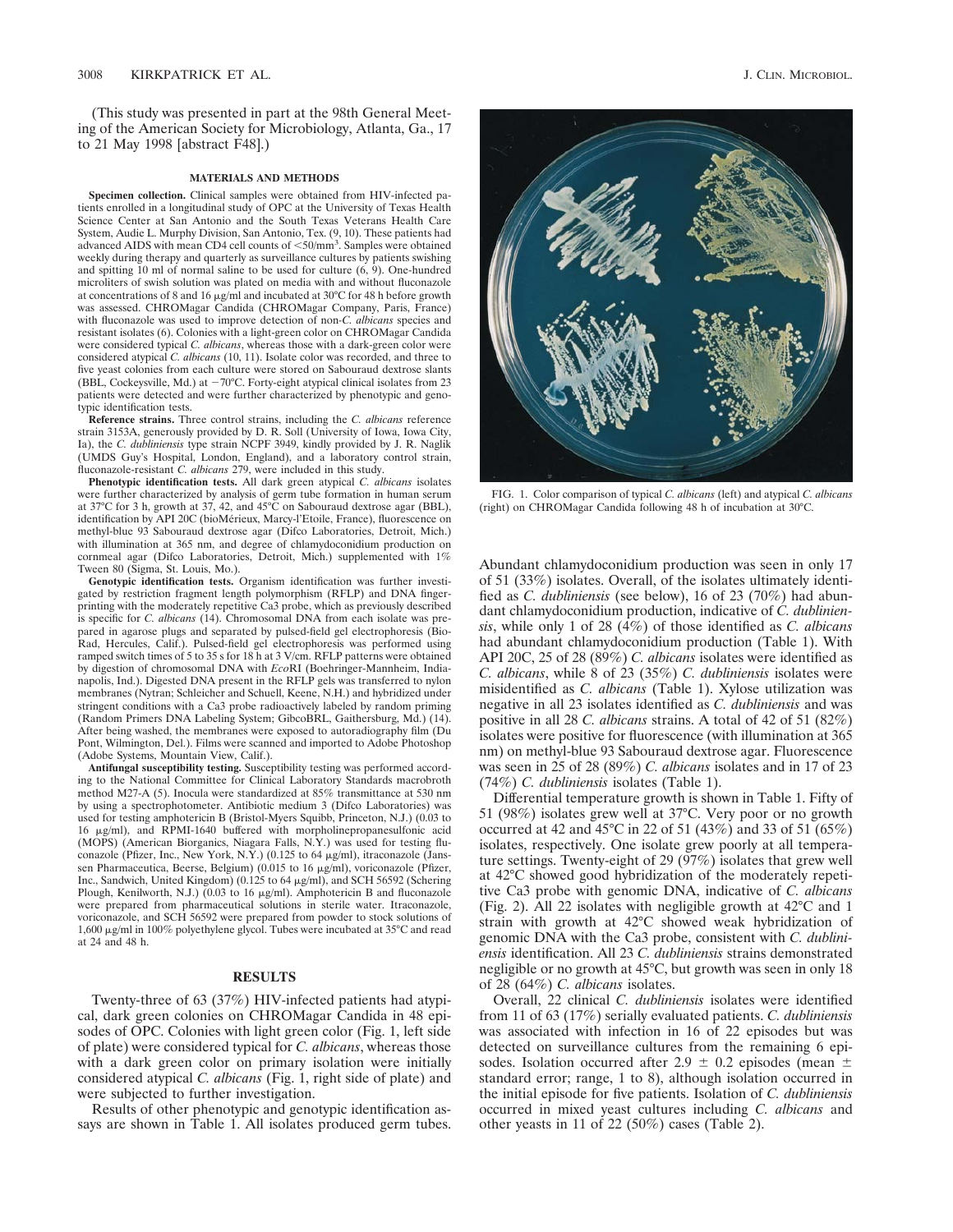| hybridization <sup>b</sup><br>formation<br>identification<br>utilization<br>methyl-blue $(18 h)$<br>$37^{\circ}$ C<br>$42^{\circ}$ C<br>$45^{\circ}$ C<br>$^{+}$<br>No ID<br>C. dubliniensis<br>903<br>$^{+}$<br>$\overline{\phantom{0}}$<br>Poor<br>$\overline{\phantom{0}}$<br>$\overline{\phantom{0}}$<br>1029<br>No ID<br>$^{+}$<br>$^{+}$<br>Poor<br>C. dubliniensis<br>÷<br>-<br>1154<br>$^{+}$<br>No ID<br>$^{+}$<br>Poor<br>C. dubliniensis<br>$^{+}$<br>$\overline{\phantom{0}}$<br>No ID<br>1231<br>$^{+}$<br>$^{+}$<br>$^{+}$<br>Poor<br>C. dubliniensis<br>$\overline{\phantom{0}}$<br>1232<br>C. albicans<br>Poor<br>C. dubliniensis<br>$^{+}$<br>$^{+}$<br>$^{+}$<br>$\overline{\phantom{0}}$<br>1439<br>No ID<br>$^{+}$<br>Poor<br>C. dubliniensis<br>$\overline{\phantom{0}}$<br>÷<br>÷<br>-<br>No ID<br>1478<br>C. dubliniensis<br>$^{+}$<br>$^{+}$<br>$^{+}$<br>$\overline{\phantom{0}}$<br>Poor<br>$\overline{\phantom{0}}$<br>1680<br>$^{+}$<br>C. albicans<br>$^{+}$<br>$^{+}$<br>Poor<br>C. dubliniensis<br>L.<br>L.<br>$\overline{\phantom{0}}$<br>No ID<br>Poor<br>1721<br>$^{+}$<br>$^{+}$<br>$\overline{\phantom{0}}$<br>C. dubliniensis<br>C. albicans<br>1770<br>$^{+}$<br>$^{+}$<br>$^{+}$<br>Poor<br>C. dubliniensis<br>÷<br>-<br>1869<br>C. albicans<br>Poor<br>$^{+}$<br>$^{+}$<br>$^{+}$<br>C. dubliniensis<br>$\overline{\phantom{0}}$<br>2419<br>No ID<br>$^{+}$<br>$^{+}$<br>$^{+}$<br>$\overline{\phantom{0}}$<br>Poor<br>C. dubliniensis<br>L.<br>No ID<br>2696<br>$^{+}$<br>$^{+}$<br>Poor<br>C. dubliniensis<br>L.<br>÷<br>C. albicans<br>2929<br>$^{+}$<br>Poor<br>C. dubliniensis<br>$^{+}$<br>$\overline{\phantom{0}}$<br>No ID<br>3163<br>$^{+}$<br>$^{+}$<br>Poor<br>C. dubliniensis<br>$\overline{\phantom{0}}$<br>$\overline{\phantom{0}}$<br>3418<br>$^{+}$<br>No ID<br>$^{+}$<br>Poor<br>C. dubliniensis<br>$\overline{\phantom{0}}$<br>3698<br>No ID<br>$^{+}$<br>Poor<br>C. dubliniensis<br>$^{+}$<br>$\overline{\phantom{0}}$<br>L.<br>$\overline{\phantom{0}}$<br>No ID<br>C. dubliniensis<br>3744<br>$^{+}$<br>$^{+}$<br>$\overline{\phantom{0}}$<br>Poor<br>÷<br>3949 <sup>c</sup><br>$^{+}$<br>C. albicans<br>$^{+}$<br>$^{+}$<br>Poor<br>C. dubliniensis<br>L.<br>L.<br>3973<br>C. albicans<br>$^{+}$<br>Poor<br>C. dubliniensis<br>$^{+}$<br>$\overline{\phantom{0}}$<br>C. albicans<br>4516<br>$^{+}$<br>$^{+}$<br>$^{+}$<br>Poor<br>C. dubliniensis<br>-<br>-<br>No ID<br>$^{+}$<br>Poor<br>4572<br>$^{+}$<br>C. dubliniensis<br>÷<br>No ID<br>Poor<br>C. dubliniensis<br>4712<br>$^{+}$<br>$^{+}$<br>$\overline{\phantom{0}}$<br>279c<br>C. albicans<br>$^{+}$<br>$^{+}$<br>$^{+}$<br>Good<br>C. albicans<br>$^{+}$<br>÷<br>C. albicans<br>1019<br>C. albicans<br>$^{+}$<br>Good<br>$^{+}$<br>$^{+}$<br>$^{+}$<br>÷<br>1582<br>Good<br>C. albicans<br>C. albicans<br>$^{+}$<br>$^{+}$<br>$^{+}$<br>$^{+}$<br>$\overline{\phantom{0}}$<br>$\overline{\phantom{a}}$<br>1593<br>C. albicans<br>$^{+}$<br>$^{+}$<br>$^{+}$<br>$^{+}$<br>Good<br>C. albicans<br>$^+$<br>1683<br>C. albicans<br>$^{+}$<br>$^{+}$<br>Good<br>C. albicans<br>$^{+}$<br>$^{+}$<br>÷<br>$\overline{\phantom{0}}$<br>No ID<br>$^{+}$<br>$^{+}$<br>Good<br>C. albicans<br>2144<br>$^{+}$<br>$^{+}$<br>C. albicans<br>2579<br>$^{+}$<br>$^{+}$<br>$^{+}$<br>$^{+}$<br>$^{+}$<br>Good<br>C. albicans<br>2759<br>C. albicans<br>$^{+}$<br>Good<br>C. albicans<br>$\hspace{0.1mm} +$<br>$^{+}$<br>$^{+}$<br>-<br>3153A <sup>c</sup><br>C. albicans<br>$^{+}$<br>C. albicans<br>$^{+}$<br>$^{+}$<br>$^{+}$<br>Good<br>-<br>$\overline{\phantom{0}}$<br>3505<br>C. albicans<br>$^{+}$<br>$^{+}$<br>Good<br>C. albicans<br>$^{+}$<br>$^{+}$<br>÷<br>3510<br>C. albicans<br>Good<br>C. albicans<br>$^{+}$<br>$^{+}$<br>$^{+}$<br>$^{+}$<br>$\overline{\phantom{0}}$<br>3748<br>C. albicans<br>$^{+}$<br>$^{+}$<br>$^{+}$<br>$^{+}$<br>Good<br>C. albicans<br>$^{+}$<br>L.<br>C. albicans<br>C. albicans<br>3777<br>$^{+}$<br>$^{+}$<br>$^{+}$<br>$^{+}$<br>Good<br>$^{+}$<br>3786<br>No ID<br>$^{+}$<br>$^{+}$<br>$^{+}$<br>Good<br>C. albicans<br>$^{+}$<br>$^{+}$<br>No ID<br>4016<br>$^{+}$<br>$^{+}$<br>Good<br>C. albicans<br>$^+$<br>÷<br>C. albicans<br>4077<br>$^{+}$<br>$^{+}$<br>$^{+}$<br>$^{+}$<br>Good<br>C. albicans<br>$^{+}$<br>÷<br>C. albicans<br>C. albicans<br>4105<br>$^{+}$<br>$^{+}$<br>Good<br>$^{+}$<br>$^{+}$<br>C. albicans<br>4221<br>C. albicans<br>$^{+}$<br>$^{+}$<br>$^{+}$<br>$^{+}$<br>$^{+}$<br>Good<br>C. albicans<br>$^{+}$<br>C. albicans<br>4350<br>$^{+}$<br>$^{+}$<br>$^{+}$<br>Good<br>$^{+}$<br>4369<br>C. albicans<br>C. albicans<br>$^{+}$<br>$^{+}$<br>$^{+}$<br>$^{+}$<br>$^{+}$<br>Good<br>C. albicans<br>4372<br>C. albicans<br>$^{+}$<br>$^{+}$<br>$^{+}$<br>Good<br>$^{+}$<br>$^{+}$<br>4413<br>C. albicans<br>$^{+}$<br>Good<br>C. albicans<br>$^{+}$<br>$^{+}$<br>$^{+}$<br>$\! + \!\!\!\!$<br>4487<br>C. albicans<br>C. albicans<br>$^{+}$<br>$^{+}$<br>$^{+}$<br>Good<br>$^{+}$<br>$\overline{\phantom{a}}$<br>$\overline{\phantom{0}}$<br>C. albicans<br>$^{+}$<br>C. albicans<br>4665<br>$^{+}$<br>$^{+}$<br>$^{+}$<br>Good<br>$^{+}$<br>4667<br>C. albicans<br>$^{+}$<br>$^{+}$<br>Good<br>C. albicans<br>$^{+}$<br>$^{+}$<br>$^{+}$<br>$\overline{\phantom{a}}$<br>C. albicans<br>C. albicans<br>4724<br>$^{+}$<br>$^{+}$<br>$^{+}$<br>$^{+}$<br>Good<br>$^{+}$<br>C. albicans<br>4730<br>C. albicans<br>$^{+}$<br>$^{+}$<br>$^{+}$<br>Good<br>$^{+}$<br>$^{+}$<br>C. albicans<br>C. albicans<br>4812<br>$^{+}$<br>$^{+}$<br>$^{+}$<br>$^{+}$<br>Good<br>$^{+}$ | Isolate no. | Chlamydoconidium | $API-20C$ | Xylose | Fluorescence on | Growth after 72 h at: |  |  | Ca3 probe |                |
|-----------------------------------------------------------------------------------------------------------------------------------------------------------------------------------------------------------------------------------------------------------------------------------------------------------------------------------------------------------------------------------------------------------------------------------------------------------------------------------------------------------------------------------------------------------------------------------------------------------------------------------------------------------------------------------------------------------------------------------------------------------------------------------------------------------------------------------------------------------------------------------------------------------------------------------------------------------------------------------------------------------------------------------------------------------------------------------------------------------------------------------------------------------------------------------------------------------------------------------------------------------------------------------------------------------------------------------------------------------------------------------------------------------------------------------------------------------------------------------------------------------------------------------------------------------------------------------------------------------------------------------------------------------------------------------------------------------------------------------------------------------------------------------------------------------------------------------------------------------------------------------------------------------------------------------------------------------------------------------------------------------------------------------------------------------------------------------------------------------------------------------------------------------------------------------------------------------------------------------------------------------------------------------------------------------------------------------------------------------------------------------------------------------------------------------------------------------------------------------------------------------------------------------------------------------------------------------------------------------------------------------------------------------------------------------------------------------------------------------------------------------------------------------------------------------------------------------------------------------------------------------------------------------------------------------------------------------------------------------------------------------------------------------------------------------------------------------------------------------------------------------------------------------------------------------------------------------------------------------------------------------------------------------------------------------------------------------------------------------------------------------------------------------------------------------------------------------------------------------------------------------------------------------------------------------------------------------------------------------------------------------------------------------------------------------------------------------------------------------------------------------------------------------------------------------------------------------------------------------------------------------------------------------------------------------------------------------------------------------------------------------------------------------------------------------------------------------------------------------------------------------------------------------------------------------------------------------------------------------------------------------------------------------------------------------------------------------------------------------------------------------------------------------------------------------------------------------------------------------------------------------------------------------------------------------------------------------------------------------------------------------------------------------------------------------------------------------------------------------------------------------------------------------------------------------------------------------------------------------------------------------------------------------------------------------------------------------------------------------------------------------------------------------------------------------------------------------------------------------------------------------------------------------------------------------------------------------------------------------------------------------------------------------------------------------------------------------------------------------------------------------------------------------------------------------------------------------------------------------------------------------------------------------------------------|-------------|------------------|-----------|--------|-----------------|-----------------------|--|--|-----------|----------------|
|                                                                                                                                                                                                                                                                                                                                                                                                                                                                                                                                                                                                                                                                                                                                                                                                                                                                                                                                                                                                                                                                                                                                                                                                                                                                                                                                                                                                                                                                                                                                                                                                                                                                                                                                                                                                                                                                                                                                                                                                                                                                                                                                                                                                                                                                                                                                                                                                                                                                                                                                                                                                                                                                                                                                                                                                                                                                                                                                                                                                                                                                                                                                                                                                                                                                                                                                                                                                                                                                                                                                                                                                                                                                                                                                                                                                                                                                                                                                                                                                                                                                                                                                                                                                                                                                                                                                                                                                                                                                                                                                                                                                                                                                                                                                                                                                                                                                                                                                                                                                                                                                                                                                                                                                                                                                                                                                                                                                                                                                                                                                                     |             |                  |           |        |                 |                       |  |  |           | Identification |
|                                                                                                                                                                                                                                                                                                                                                                                                                                                                                                                                                                                                                                                                                                                                                                                                                                                                                                                                                                                                                                                                                                                                                                                                                                                                                                                                                                                                                                                                                                                                                                                                                                                                                                                                                                                                                                                                                                                                                                                                                                                                                                                                                                                                                                                                                                                                                                                                                                                                                                                                                                                                                                                                                                                                                                                                                                                                                                                                                                                                                                                                                                                                                                                                                                                                                                                                                                                                                                                                                                                                                                                                                                                                                                                                                                                                                                                                                                                                                                                                                                                                                                                                                                                                                                                                                                                                                                                                                                                                                                                                                                                                                                                                                                                                                                                                                                                                                                                                                                                                                                                                                                                                                                                                                                                                                                                                                                                                                                                                                                                                                     |             |                  |           |        |                 |                       |  |  |           |                |
|                                                                                                                                                                                                                                                                                                                                                                                                                                                                                                                                                                                                                                                                                                                                                                                                                                                                                                                                                                                                                                                                                                                                                                                                                                                                                                                                                                                                                                                                                                                                                                                                                                                                                                                                                                                                                                                                                                                                                                                                                                                                                                                                                                                                                                                                                                                                                                                                                                                                                                                                                                                                                                                                                                                                                                                                                                                                                                                                                                                                                                                                                                                                                                                                                                                                                                                                                                                                                                                                                                                                                                                                                                                                                                                                                                                                                                                                                                                                                                                                                                                                                                                                                                                                                                                                                                                                                                                                                                                                                                                                                                                                                                                                                                                                                                                                                                                                                                                                                                                                                                                                                                                                                                                                                                                                                                                                                                                                                                                                                                                                                     |             |                  |           |        |                 |                       |  |  |           |                |
|                                                                                                                                                                                                                                                                                                                                                                                                                                                                                                                                                                                                                                                                                                                                                                                                                                                                                                                                                                                                                                                                                                                                                                                                                                                                                                                                                                                                                                                                                                                                                                                                                                                                                                                                                                                                                                                                                                                                                                                                                                                                                                                                                                                                                                                                                                                                                                                                                                                                                                                                                                                                                                                                                                                                                                                                                                                                                                                                                                                                                                                                                                                                                                                                                                                                                                                                                                                                                                                                                                                                                                                                                                                                                                                                                                                                                                                                                                                                                                                                                                                                                                                                                                                                                                                                                                                                                                                                                                                                                                                                                                                                                                                                                                                                                                                                                                                                                                                                                                                                                                                                                                                                                                                                                                                                                                                                                                                                                                                                                                                                                     |             |                  |           |        |                 |                       |  |  |           |                |
|                                                                                                                                                                                                                                                                                                                                                                                                                                                                                                                                                                                                                                                                                                                                                                                                                                                                                                                                                                                                                                                                                                                                                                                                                                                                                                                                                                                                                                                                                                                                                                                                                                                                                                                                                                                                                                                                                                                                                                                                                                                                                                                                                                                                                                                                                                                                                                                                                                                                                                                                                                                                                                                                                                                                                                                                                                                                                                                                                                                                                                                                                                                                                                                                                                                                                                                                                                                                                                                                                                                                                                                                                                                                                                                                                                                                                                                                                                                                                                                                                                                                                                                                                                                                                                                                                                                                                                                                                                                                                                                                                                                                                                                                                                                                                                                                                                                                                                                                                                                                                                                                                                                                                                                                                                                                                                                                                                                                                                                                                                                                                     |             |                  |           |        |                 |                       |  |  |           |                |
|                                                                                                                                                                                                                                                                                                                                                                                                                                                                                                                                                                                                                                                                                                                                                                                                                                                                                                                                                                                                                                                                                                                                                                                                                                                                                                                                                                                                                                                                                                                                                                                                                                                                                                                                                                                                                                                                                                                                                                                                                                                                                                                                                                                                                                                                                                                                                                                                                                                                                                                                                                                                                                                                                                                                                                                                                                                                                                                                                                                                                                                                                                                                                                                                                                                                                                                                                                                                                                                                                                                                                                                                                                                                                                                                                                                                                                                                                                                                                                                                                                                                                                                                                                                                                                                                                                                                                                                                                                                                                                                                                                                                                                                                                                                                                                                                                                                                                                                                                                                                                                                                                                                                                                                                                                                                                                                                                                                                                                                                                                                                                     |             |                  |           |        |                 |                       |  |  |           |                |
|                                                                                                                                                                                                                                                                                                                                                                                                                                                                                                                                                                                                                                                                                                                                                                                                                                                                                                                                                                                                                                                                                                                                                                                                                                                                                                                                                                                                                                                                                                                                                                                                                                                                                                                                                                                                                                                                                                                                                                                                                                                                                                                                                                                                                                                                                                                                                                                                                                                                                                                                                                                                                                                                                                                                                                                                                                                                                                                                                                                                                                                                                                                                                                                                                                                                                                                                                                                                                                                                                                                                                                                                                                                                                                                                                                                                                                                                                                                                                                                                                                                                                                                                                                                                                                                                                                                                                                                                                                                                                                                                                                                                                                                                                                                                                                                                                                                                                                                                                                                                                                                                                                                                                                                                                                                                                                                                                                                                                                                                                                                                                     |             |                  |           |        |                 |                       |  |  |           |                |
|                                                                                                                                                                                                                                                                                                                                                                                                                                                                                                                                                                                                                                                                                                                                                                                                                                                                                                                                                                                                                                                                                                                                                                                                                                                                                                                                                                                                                                                                                                                                                                                                                                                                                                                                                                                                                                                                                                                                                                                                                                                                                                                                                                                                                                                                                                                                                                                                                                                                                                                                                                                                                                                                                                                                                                                                                                                                                                                                                                                                                                                                                                                                                                                                                                                                                                                                                                                                                                                                                                                                                                                                                                                                                                                                                                                                                                                                                                                                                                                                                                                                                                                                                                                                                                                                                                                                                                                                                                                                                                                                                                                                                                                                                                                                                                                                                                                                                                                                                                                                                                                                                                                                                                                                                                                                                                                                                                                                                                                                                                                                                     |             |                  |           |        |                 |                       |  |  |           |                |
|                                                                                                                                                                                                                                                                                                                                                                                                                                                                                                                                                                                                                                                                                                                                                                                                                                                                                                                                                                                                                                                                                                                                                                                                                                                                                                                                                                                                                                                                                                                                                                                                                                                                                                                                                                                                                                                                                                                                                                                                                                                                                                                                                                                                                                                                                                                                                                                                                                                                                                                                                                                                                                                                                                                                                                                                                                                                                                                                                                                                                                                                                                                                                                                                                                                                                                                                                                                                                                                                                                                                                                                                                                                                                                                                                                                                                                                                                                                                                                                                                                                                                                                                                                                                                                                                                                                                                                                                                                                                                                                                                                                                                                                                                                                                                                                                                                                                                                                                                                                                                                                                                                                                                                                                                                                                                                                                                                                                                                                                                                                                                     |             |                  |           |        |                 |                       |  |  |           |                |
|                                                                                                                                                                                                                                                                                                                                                                                                                                                                                                                                                                                                                                                                                                                                                                                                                                                                                                                                                                                                                                                                                                                                                                                                                                                                                                                                                                                                                                                                                                                                                                                                                                                                                                                                                                                                                                                                                                                                                                                                                                                                                                                                                                                                                                                                                                                                                                                                                                                                                                                                                                                                                                                                                                                                                                                                                                                                                                                                                                                                                                                                                                                                                                                                                                                                                                                                                                                                                                                                                                                                                                                                                                                                                                                                                                                                                                                                                                                                                                                                                                                                                                                                                                                                                                                                                                                                                                                                                                                                                                                                                                                                                                                                                                                                                                                                                                                                                                                                                                                                                                                                                                                                                                                                                                                                                                                                                                                                                                                                                                                                                     |             |                  |           |        |                 |                       |  |  |           |                |
|                                                                                                                                                                                                                                                                                                                                                                                                                                                                                                                                                                                                                                                                                                                                                                                                                                                                                                                                                                                                                                                                                                                                                                                                                                                                                                                                                                                                                                                                                                                                                                                                                                                                                                                                                                                                                                                                                                                                                                                                                                                                                                                                                                                                                                                                                                                                                                                                                                                                                                                                                                                                                                                                                                                                                                                                                                                                                                                                                                                                                                                                                                                                                                                                                                                                                                                                                                                                                                                                                                                                                                                                                                                                                                                                                                                                                                                                                                                                                                                                                                                                                                                                                                                                                                                                                                                                                                                                                                                                                                                                                                                                                                                                                                                                                                                                                                                                                                                                                                                                                                                                                                                                                                                                                                                                                                                                                                                                                                                                                                                                                     |             |                  |           |        |                 |                       |  |  |           |                |
|                                                                                                                                                                                                                                                                                                                                                                                                                                                                                                                                                                                                                                                                                                                                                                                                                                                                                                                                                                                                                                                                                                                                                                                                                                                                                                                                                                                                                                                                                                                                                                                                                                                                                                                                                                                                                                                                                                                                                                                                                                                                                                                                                                                                                                                                                                                                                                                                                                                                                                                                                                                                                                                                                                                                                                                                                                                                                                                                                                                                                                                                                                                                                                                                                                                                                                                                                                                                                                                                                                                                                                                                                                                                                                                                                                                                                                                                                                                                                                                                                                                                                                                                                                                                                                                                                                                                                                                                                                                                                                                                                                                                                                                                                                                                                                                                                                                                                                                                                                                                                                                                                                                                                                                                                                                                                                                                                                                                                                                                                                                                                     |             |                  |           |        |                 |                       |  |  |           |                |
|                                                                                                                                                                                                                                                                                                                                                                                                                                                                                                                                                                                                                                                                                                                                                                                                                                                                                                                                                                                                                                                                                                                                                                                                                                                                                                                                                                                                                                                                                                                                                                                                                                                                                                                                                                                                                                                                                                                                                                                                                                                                                                                                                                                                                                                                                                                                                                                                                                                                                                                                                                                                                                                                                                                                                                                                                                                                                                                                                                                                                                                                                                                                                                                                                                                                                                                                                                                                                                                                                                                                                                                                                                                                                                                                                                                                                                                                                                                                                                                                                                                                                                                                                                                                                                                                                                                                                                                                                                                                                                                                                                                                                                                                                                                                                                                                                                                                                                                                                                                                                                                                                                                                                                                                                                                                                                                                                                                                                                                                                                                                                     |             |                  |           |        |                 |                       |  |  |           |                |
|                                                                                                                                                                                                                                                                                                                                                                                                                                                                                                                                                                                                                                                                                                                                                                                                                                                                                                                                                                                                                                                                                                                                                                                                                                                                                                                                                                                                                                                                                                                                                                                                                                                                                                                                                                                                                                                                                                                                                                                                                                                                                                                                                                                                                                                                                                                                                                                                                                                                                                                                                                                                                                                                                                                                                                                                                                                                                                                                                                                                                                                                                                                                                                                                                                                                                                                                                                                                                                                                                                                                                                                                                                                                                                                                                                                                                                                                                                                                                                                                                                                                                                                                                                                                                                                                                                                                                                                                                                                                                                                                                                                                                                                                                                                                                                                                                                                                                                                                                                                                                                                                                                                                                                                                                                                                                                                                                                                                                                                                                                                                                     |             |                  |           |        |                 |                       |  |  |           |                |
|                                                                                                                                                                                                                                                                                                                                                                                                                                                                                                                                                                                                                                                                                                                                                                                                                                                                                                                                                                                                                                                                                                                                                                                                                                                                                                                                                                                                                                                                                                                                                                                                                                                                                                                                                                                                                                                                                                                                                                                                                                                                                                                                                                                                                                                                                                                                                                                                                                                                                                                                                                                                                                                                                                                                                                                                                                                                                                                                                                                                                                                                                                                                                                                                                                                                                                                                                                                                                                                                                                                                                                                                                                                                                                                                                                                                                                                                                                                                                                                                                                                                                                                                                                                                                                                                                                                                                                                                                                                                                                                                                                                                                                                                                                                                                                                                                                                                                                                                                                                                                                                                                                                                                                                                                                                                                                                                                                                                                                                                                                                                                     |             |                  |           |        |                 |                       |  |  |           |                |
|                                                                                                                                                                                                                                                                                                                                                                                                                                                                                                                                                                                                                                                                                                                                                                                                                                                                                                                                                                                                                                                                                                                                                                                                                                                                                                                                                                                                                                                                                                                                                                                                                                                                                                                                                                                                                                                                                                                                                                                                                                                                                                                                                                                                                                                                                                                                                                                                                                                                                                                                                                                                                                                                                                                                                                                                                                                                                                                                                                                                                                                                                                                                                                                                                                                                                                                                                                                                                                                                                                                                                                                                                                                                                                                                                                                                                                                                                                                                                                                                                                                                                                                                                                                                                                                                                                                                                                                                                                                                                                                                                                                                                                                                                                                                                                                                                                                                                                                                                                                                                                                                                                                                                                                                                                                                                                                                                                                                                                                                                                                                                     |             |                  |           |        |                 |                       |  |  |           |                |
|                                                                                                                                                                                                                                                                                                                                                                                                                                                                                                                                                                                                                                                                                                                                                                                                                                                                                                                                                                                                                                                                                                                                                                                                                                                                                                                                                                                                                                                                                                                                                                                                                                                                                                                                                                                                                                                                                                                                                                                                                                                                                                                                                                                                                                                                                                                                                                                                                                                                                                                                                                                                                                                                                                                                                                                                                                                                                                                                                                                                                                                                                                                                                                                                                                                                                                                                                                                                                                                                                                                                                                                                                                                                                                                                                                                                                                                                                                                                                                                                                                                                                                                                                                                                                                                                                                                                                                                                                                                                                                                                                                                                                                                                                                                                                                                                                                                                                                                                                                                                                                                                                                                                                                                                                                                                                                                                                                                                                                                                                                                                                     |             |                  |           |        |                 |                       |  |  |           |                |
|                                                                                                                                                                                                                                                                                                                                                                                                                                                                                                                                                                                                                                                                                                                                                                                                                                                                                                                                                                                                                                                                                                                                                                                                                                                                                                                                                                                                                                                                                                                                                                                                                                                                                                                                                                                                                                                                                                                                                                                                                                                                                                                                                                                                                                                                                                                                                                                                                                                                                                                                                                                                                                                                                                                                                                                                                                                                                                                                                                                                                                                                                                                                                                                                                                                                                                                                                                                                                                                                                                                                                                                                                                                                                                                                                                                                                                                                                                                                                                                                                                                                                                                                                                                                                                                                                                                                                                                                                                                                                                                                                                                                                                                                                                                                                                                                                                                                                                                                                                                                                                                                                                                                                                                                                                                                                                                                                                                                                                                                                                                                                     |             |                  |           |        |                 |                       |  |  |           |                |
|                                                                                                                                                                                                                                                                                                                                                                                                                                                                                                                                                                                                                                                                                                                                                                                                                                                                                                                                                                                                                                                                                                                                                                                                                                                                                                                                                                                                                                                                                                                                                                                                                                                                                                                                                                                                                                                                                                                                                                                                                                                                                                                                                                                                                                                                                                                                                                                                                                                                                                                                                                                                                                                                                                                                                                                                                                                                                                                                                                                                                                                                                                                                                                                                                                                                                                                                                                                                                                                                                                                                                                                                                                                                                                                                                                                                                                                                                                                                                                                                                                                                                                                                                                                                                                                                                                                                                                                                                                                                                                                                                                                                                                                                                                                                                                                                                                                                                                                                                                                                                                                                                                                                                                                                                                                                                                                                                                                                                                                                                                                                                     |             |                  |           |        |                 |                       |  |  |           |                |
|                                                                                                                                                                                                                                                                                                                                                                                                                                                                                                                                                                                                                                                                                                                                                                                                                                                                                                                                                                                                                                                                                                                                                                                                                                                                                                                                                                                                                                                                                                                                                                                                                                                                                                                                                                                                                                                                                                                                                                                                                                                                                                                                                                                                                                                                                                                                                                                                                                                                                                                                                                                                                                                                                                                                                                                                                                                                                                                                                                                                                                                                                                                                                                                                                                                                                                                                                                                                                                                                                                                                                                                                                                                                                                                                                                                                                                                                                                                                                                                                                                                                                                                                                                                                                                                                                                                                                                                                                                                                                                                                                                                                                                                                                                                                                                                                                                                                                                                                                                                                                                                                                                                                                                                                                                                                                                                                                                                                                                                                                                                                                     |             |                  |           |        |                 |                       |  |  |           |                |
|                                                                                                                                                                                                                                                                                                                                                                                                                                                                                                                                                                                                                                                                                                                                                                                                                                                                                                                                                                                                                                                                                                                                                                                                                                                                                                                                                                                                                                                                                                                                                                                                                                                                                                                                                                                                                                                                                                                                                                                                                                                                                                                                                                                                                                                                                                                                                                                                                                                                                                                                                                                                                                                                                                                                                                                                                                                                                                                                                                                                                                                                                                                                                                                                                                                                                                                                                                                                                                                                                                                                                                                                                                                                                                                                                                                                                                                                                                                                                                                                                                                                                                                                                                                                                                                                                                                                                                                                                                                                                                                                                                                                                                                                                                                                                                                                                                                                                                                                                                                                                                                                                                                                                                                                                                                                                                                                                                                                                                                                                                                                                     |             |                  |           |        |                 |                       |  |  |           |                |
|                                                                                                                                                                                                                                                                                                                                                                                                                                                                                                                                                                                                                                                                                                                                                                                                                                                                                                                                                                                                                                                                                                                                                                                                                                                                                                                                                                                                                                                                                                                                                                                                                                                                                                                                                                                                                                                                                                                                                                                                                                                                                                                                                                                                                                                                                                                                                                                                                                                                                                                                                                                                                                                                                                                                                                                                                                                                                                                                                                                                                                                                                                                                                                                                                                                                                                                                                                                                                                                                                                                                                                                                                                                                                                                                                                                                                                                                                                                                                                                                                                                                                                                                                                                                                                                                                                                                                                                                                                                                                                                                                                                                                                                                                                                                                                                                                                                                                                                                                                                                                                                                                                                                                                                                                                                                                                                                                                                                                                                                                                                                                     |             |                  |           |        |                 |                       |  |  |           |                |
|                                                                                                                                                                                                                                                                                                                                                                                                                                                                                                                                                                                                                                                                                                                                                                                                                                                                                                                                                                                                                                                                                                                                                                                                                                                                                                                                                                                                                                                                                                                                                                                                                                                                                                                                                                                                                                                                                                                                                                                                                                                                                                                                                                                                                                                                                                                                                                                                                                                                                                                                                                                                                                                                                                                                                                                                                                                                                                                                                                                                                                                                                                                                                                                                                                                                                                                                                                                                                                                                                                                                                                                                                                                                                                                                                                                                                                                                                                                                                                                                                                                                                                                                                                                                                                                                                                                                                                                                                                                                                                                                                                                                                                                                                                                                                                                                                                                                                                                                                                                                                                                                                                                                                                                                                                                                                                                                                                                                                                                                                                                                                     |             |                  |           |        |                 |                       |  |  |           |                |
|                                                                                                                                                                                                                                                                                                                                                                                                                                                                                                                                                                                                                                                                                                                                                                                                                                                                                                                                                                                                                                                                                                                                                                                                                                                                                                                                                                                                                                                                                                                                                                                                                                                                                                                                                                                                                                                                                                                                                                                                                                                                                                                                                                                                                                                                                                                                                                                                                                                                                                                                                                                                                                                                                                                                                                                                                                                                                                                                                                                                                                                                                                                                                                                                                                                                                                                                                                                                                                                                                                                                                                                                                                                                                                                                                                                                                                                                                                                                                                                                                                                                                                                                                                                                                                                                                                                                                                                                                                                                                                                                                                                                                                                                                                                                                                                                                                                                                                                                                                                                                                                                                                                                                                                                                                                                                                                                                                                                                                                                                                                                                     |             |                  |           |        |                 |                       |  |  |           |                |
|                                                                                                                                                                                                                                                                                                                                                                                                                                                                                                                                                                                                                                                                                                                                                                                                                                                                                                                                                                                                                                                                                                                                                                                                                                                                                                                                                                                                                                                                                                                                                                                                                                                                                                                                                                                                                                                                                                                                                                                                                                                                                                                                                                                                                                                                                                                                                                                                                                                                                                                                                                                                                                                                                                                                                                                                                                                                                                                                                                                                                                                                                                                                                                                                                                                                                                                                                                                                                                                                                                                                                                                                                                                                                                                                                                                                                                                                                                                                                                                                                                                                                                                                                                                                                                                                                                                                                                                                                                                                                                                                                                                                                                                                                                                                                                                                                                                                                                                                                                                                                                                                                                                                                                                                                                                                                                                                                                                                                                                                                                                                                     |             |                  |           |        |                 |                       |  |  |           |                |
|                                                                                                                                                                                                                                                                                                                                                                                                                                                                                                                                                                                                                                                                                                                                                                                                                                                                                                                                                                                                                                                                                                                                                                                                                                                                                                                                                                                                                                                                                                                                                                                                                                                                                                                                                                                                                                                                                                                                                                                                                                                                                                                                                                                                                                                                                                                                                                                                                                                                                                                                                                                                                                                                                                                                                                                                                                                                                                                                                                                                                                                                                                                                                                                                                                                                                                                                                                                                                                                                                                                                                                                                                                                                                                                                                                                                                                                                                                                                                                                                                                                                                                                                                                                                                                                                                                                                                                                                                                                                                                                                                                                                                                                                                                                                                                                                                                                                                                                                                                                                                                                                                                                                                                                                                                                                                                                                                                                                                                                                                                                                                     |             |                  |           |        |                 |                       |  |  |           |                |
|                                                                                                                                                                                                                                                                                                                                                                                                                                                                                                                                                                                                                                                                                                                                                                                                                                                                                                                                                                                                                                                                                                                                                                                                                                                                                                                                                                                                                                                                                                                                                                                                                                                                                                                                                                                                                                                                                                                                                                                                                                                                                                                                                                                                                                                                                                                                                                                                                                                                                                                                                                                                                                                                                                                                                                                                                                                                                                                                                                                                                                                                                                                                                                                                                                                                                                                                                                                                                                                                                                                                                                                                                                                                                                                                                                                                                                                                                                                                                                                                                                                                                                                                                                                                                                                                                                                                                                                                                                                                                                                                                                                                                                                                                                                                                                                                                                                                                                                                                                                                                                                                                                                                                                                                                                                                                                                                                                                                                                                                                                                                                     |             |                  |           |        |                 |                       |  |  |           |                |
|                                                                                                                                                                                                                                                                                                                                                                                                                                                                                                                                                                                                                                                                                                                                                                                                                                                                                                                                                                                                                                                                                                                                                                                                                                                                                                                                                                                                                                                                                                                                                                                                                                                                                                                                                                                                                                                                                                                                                                                                                                                                                                                                                                                                                                                                                                                                                                                                                                                                                                                                                                                                                                                                                                                                                                                                                                                                                                                                                                                                                                                                                                                                                                                                                                                                                                                                                                                                                                                                                                                                                                                                                                                                                                                                                                                                                                                                                                                                                                                                                                                                                                                                                                                                                                                                                                                                                                                                                                                                                                                                                                                                                                                                                                                                                                                                                                                                                                                                                                                                                                                                                                                                                                                                                                                                                                                                                                                                                                                                                                                                                     |             |                  |           |        |                 |                       |  |  |           |                |
|                                                                                                                                                                                                                                                                                                                                                                                                                                                                                                                                                                                                                                                                                                                                                                                                                                                                                                                                                                                                                                                                                                                                                                                                                                                                                                                                                                                                                                                                                                                                                                                                                                                                                                                                                                                                                                                                                                                                                                                                                                                                                                                                                                                                                                                                                                                                                                                                                                                                                                                                                                                                                                                                                                                                                                                                                                                                                                                                                                                                                                                                                                                                                                                                                                                                                                                                                                                                                                                                                                                                                                                                                                                                                                                                                                                                                                                                                                                                                                                                                                                                                                                                                                                                                                                                                                                                                                                                                                                                                                                                                                                                                                                                                                                                                                                                                                                                                                                                                                                                                                                                                                                                                                                                                                                                                                                                                                                                                                                                                                                                                     |             |                  |           |        |                 |                       |  |  |           |                |
|                                                                                                                                                                                                                                                                                                                                                                                                                                                                                                                                                                                                                                                                                                                                                                                                                                                                                                                                                                                                                                                                                                                                                                                                                                                                                                                                                                                                                                                                                                                                                                                                                                                                                                                                                                                                                                                                                                                                                                                                                                                                                                                                                                                                                                                                                                                                                                                                                                                                                                                                                                                                                                                                                                                                                                                                                                                                                                                                                                                                                                                                                                                                                                                                                                                                                                                                                                                                                                                                                                                                                                                                                                                                                                                                                                                                                                                                                                                                                                                                                                                                                                                                                                                                                                                                                                                                                                                                                                                                                                                                                                                                                                                                                                                                                                                                                                                                                                                                                                                                                                                                                                                                                                                                                                                                                                                                                                                                                                                                                                                                                     |             |                  |           |        |                 |                       |  |  |           |                |
|                                                                                                                                                                                                                                                                                                                                                                                                                                                                                                                                                                                                                                                                                                                                                                                                                                                                                                                                                                                                                                                                                                                                                                                                                                                                                                                                                                                                                                                                                                                                                                                                                                                                                                                                                                                                                                                                                                                                                                                                                                                                                                                                                                                                                                                                                                                                                                                                                                                                                                                                                                                                                                                                                                                                                                                                                                                                                                                                                                                                                                                                                                                                                                                                                                                                                                                                                                                                                                                                                                                                                                                                                                                                                                                                                                                                                                                                                                                                                                                                                                                                                                                                                                                                                                                                                                                                                                                                                                                                                                                                                                                                                                                                                                                                                                                                                                                                                                                                                                                                                                                                                                                                                                                                                                                                                                                                                                                                                                                                                                                                                     |             |                  |           |        |                 |                       |  |  |           |                |
|                                                                                                                                                                                                                                                                                                                                                                                                                                                                                                                                                                                                                                                                                                                                                                                                                                                                                                                                                                                                                                                                                                                                                                                                                                                                                                                                                                                                                                                                                                                                                                                                                                                                                                                                                                                                                                                                                                                                                                                                                                                                                                                                                                                                                                                                                                                                                                                                                                                                                                                                                                                                                                                                                                                                                                                                                                                                                                                                                                                                                                                                                                                                                                                                                                                                                                                                                                                                                                                                                                                                                                                                                                                                                                                                                                                                                                                                                                                                                                                                                                                                                                                                                                                                                                                                                                                                                                                                                                                                                                                                                                                                                                                                                                                                                                                                                                                                                                                                                                                                                                                                                                                                                                                                                                                                                                                                                                                                                                                                                                                                                     |             |                  |           |        |                 |                       |  |  |           |                |
|                                                                                                                                                                                                                                                                                                                                                                                                                                                                                                                                                                                                                                                                                                                                                                                                                                                                                                                                                                                                                                                                                                                                                                                                                                                                                                                                                                                                                                                                                                                                                                                                                                                                                                                                                                                                                                                                                                                                                                                                                                                                                                                                                                                                                                                                                                                                                                                                                                                                                                                                                                                                                                                                                                                                                                                                                                                                                                                                                                                                                                                                                                                                                                                                                                                                                                                                                                                                                                                                                                                                                                                                                                                                                                                                                                                                                                                                                                                                                                                                                                                                                                                                                                                                                                                                                                                                                                                                                                                                                                                                                                                                                                                                                                                                                                                                                                                                                                                                                                                                                                                                                                                                                                                                                                                                                                                                                                                                                                                                                                                                                     |             |                  |           |        |                 |                       |  |  |           |                |
|                                                                                                                                                                                                                                                                                                                                                                                                                                                                                                                                                                                                                                                                                                                                                                                                                                                                                                                                                                                                                                                                                                                                                                                                                                                                                                                                                                                                                                                                                                                                                                                                                                                                                                                                                                                                                                                                                                                                                                                                                                                                                                                                                                                                                                                                                                                                                                                                                                                                                                                                                                                                                                                                                                                                                                                                                                                                                                                                                                                                                                                                                                                                                                                                                                                                                                                                                                                                                                                                                                                                                                                                                                                                                                                                                                                                                                                                                                                                                                                                                                                                                                                                                                                                                                                                                                                                                                                                                                                                                                                                                                                                                                                                                                                                                                                                                                                                                                                                                                                                                                                                                                                                                                                                                                                                                                                                                                                                                                                                                                                                                     |             |                  |           |        |                 |                       |  |  |           |                |
|                                                                                                                                                                                                                                                                                                                                                                                                                                                                                                                                                                                                                                                                                                                                                                                                                                                                                                                                                                                                                                                                                                                                                                                                                                                                                                                                                                                                                                                                                                                                                                                                                                                                                                                                                                                                                                                                                                                                                                                                                                                                                                                                                                                                                                                                                                                                                                                                                                                                                                                                                                                                                                                                                                                                                                                                                                                                                                                                                                                                                                                                                                                                                                                                                                                                                                                                                                                                                                                                                                                                                                                                                                                                                                                                                                                                                                                                                                                                                                                                                                                                                                                                                                                                                                                                                                                                                                                                                                                                                                                                                                                                                                                                                                                                                                                                                                                                                                                                                                                                                                                                                                                                                                                                                                                                                                                                                                                                                                                                                                                                                     |             |                  |           |        |                 |                       |  |  |           |                |
|                                                                                                                                                                                                                                                                                                                                                                                                                                                                                                                                                                                                                                                                                                                                                                                                                                                                                                                                                                                                                                                                                                                                                                                                                                                                                                                                                                                                                                                                                                                                                                                                                                                                                                                                                                                                                                                                                                                                                                                                                                                                                                                                                                                                                                                                                                                                                                                                                                                                                                                                                                                                                                                                                                                                                                                                                                                                                                                                                                                                                                                                                                                                                                                                                                                                                                                                                                                                                                                                                                                                                                                                                                                                                                                                                                                                                                                                                                                                                                                                                                                                                                                                                                                                                                                                                                                                                                                                                                                                                                                                                                                                                                                                                                                                                                                                                                                                                                                                                                                                                                                                                                                                                                                                                                                                                                                                                                                                                                                                                                                                                     |             |                  |           |        |                 |                       |  |  |           |                |
|                                                                                                                                                                                                                                                                                                                                                                                                                                                                                                                                                                                                                                                                                                                                                                                                                                                                                                                                                                                                                                                                                                                                                                                                                                                                                                                                                                                                                                                                                                                                                                                                                                                                                                                                                                                                                                                                                                                                                                                                                                                                                                                                                                                                                                                                                                                                                                                                                                                                                                                                                                                                                                                                                                                                                                                                                                                                                                                                                                                                                                                                                                                                                                                                                                                                                                                                                                                                                                                                                                                                                                                                                                                                                                                                                                                                                                                                                                                                                                                                                                                                                                                                                                                                                                                                                                                                                                                                                                                                                                                                                                                                                                                                                                                                                                                                                                                                                                                                                                                                                                                                                                                                                                                                                                                                                                                                                                                                                                                                                                                                                     |             |                  |           |        |                 |                       |  |  |           |                |
|                                                                                                                                                                                                                                                                                                                                                                                                                                                                                                                                                                                                                                                                                                                                                                                                                                                                                                                                                                                                                                                                                                                                                                                                                                                                                                                                                                                                                                                                                                                                                                                                                                                                                                                                                                                                                                                                                                                                                                                                                                                                                                                                                                                                                                                                                                                                                                                                                                                                                                                                                                                                                                                                                                                                                                                                                                                                                                                                                                                                                                                                                                                                                                                                                                                                                                                                                                                                                                                                                                                                                                                                                                                                                                                                                                                                                                                                                                                                                                                                                                                                                                                                                                                                                                                                                                                                                                                                                                                                                                                                                                                                                                                                                                                                                                                                                                                                                                                                                                                                                                                                                                                                                                                                                                                                                                                                                                                                                                                                                                                                                     |             |                  |           |        |                 |                       |  |  |           |                |
|                                                                                                                                                                                                                                                                                                                                                                                                                                                                                                                                                                                                                                                                                                                                                                                                                                                                                                                                                                                                                                                                                                                                                                                                                                                                                                                                                                                                                                                                                                                                                                                                                                                                                                                                                                                                                                                                                                                                                                                                                                                                                                                                                                                                                                                                                                                                                                                                                                                                                                                                                                                                                                                                                                                                                                                                                                                                                                                                                                                                                                                                                                                                                                                                                                                                                                                                                                                                                                                                                                                                                                                                                                                                                                                                                                                                                                                                                                                                                                                                                                                                                                                                                                                                                                                                                                                                                                                                                                                                                                                                                                                                                                                                                                                                                                                                                                                                                                                                                                                                                                                                                                                                                                                                                                                                                                                                                                                                                                                                                                                                                     |             |                  |           |        |                 |                       |  |  |           |                |
|                                                                                                                                                                                                                                                                                                                                                                                                                                                                                                                                                                                                                                                                                                                                                                                                                                                                                                                                                                                                                                                                                                                                                                                                                                                                                                                                                                                                                                                                                                                                                                                                                                                                                                                                                                                                                                                                                                                                                                                                                                                                                                                                                                                                                                                                                                                                                                                                                                                                                                                                                                                                                                                                                                                                                                                                                                                                                                                                                                                                                                                                                                                                                                                                                                                                                                                                                                                                                                                                                                                                                                                                                                                                                                                                                                                                                                                                                                                                                                                                                                                                                                                                                                                                                                                                                                                                                                                                                                                                                                                                                                                                                                                                                                                                                                                                                                                                                                                                                                                                                                                                                                                                                                                                                                                                                                                                                                                                                                                                                                                                                     |             |                  |           |        |                 |                       |  |  |           |                |
|                                                                                                                                                                                                                                                                                                                                                                                                                                                                                                                                                                                                                                                                                                                                                                                                                                                                                                                                                                                                                                                                                                                                                                                                                                                                                                                                                                                                                                                                                                                                                                                                                                                                                                                                                                                                                                                                                                                                                                                                                                                                                                                                                                                                                                                                                                                                                                                                                                                                                                                                                                                                                                                                                                                                                                                                                                                                                                                                                                                                                                                                                                                                                                                                                                                                                                                                                                                                                                                                                                                                                                                                                                                                                                                                                                                                                                                                                                                                                                                                                                                                                                                                                                                                                                                                                                                                                                                                                                                                                                                                                                                                                                                                                                                                                                                                                                                                                                                                                                                                                                                                                                                                                                                                                                                                                                                                                                                                                                                                                                                                                     |             |                  |           |        |                 |                       |  |  |           |                |
|                                                                                                                                                                                                                                                                                                                                                                                                                                                                                                                                                                                                                                                                                                                                                                                                                                                                                                                                                                                                                                                                                                                                                                                                                                                                                                                                                                                                                                                                                                                                                                                                                                                                                                                                                                                                                                                                                                                                                                                                                                                                                                                                                                                                                                                                                                                                                                                                                                                                                                                                                                                                                                                                                                                                                                                                                                                                                                                                                                                                                                                                                                                                                                                                                                                                                                                                                                                                                                                                                                                                                                                                                                                                                                                                                                                                                                                                                                                                                                                                                                                                                                                                                                                                                                                                                                                                                                                                                                                                                                                                                                                                                                                                                                                                                                                                                                                                                                                                                                                                                                                                                                                                                                                                                                                                                                                                                                                                                                                                                                                                                     |             |                  |           |        |                 |                       |  |  |           |                |
|                                                                                                                                                                                                                                                                                                                                                                                                                                                                                                                                                                                                                                                                                                                                                                                                                                                                                                                                                                                                                                                                                                                                                                                                                                                                                                                                                                                                                                                                                                                                                                                                                                                                                                                                                                                                                                                                                                                                                                                                                                                                                                                                                                                                                                                                                                                                                                                                                                                                                                                                                                                                                                                                                                                                                                                                                                                                                                                                                                                                                                                                                                                                                                                                                                                                                                                                                                                                                                                                                                                                                                                                                                                                                                                                                                                                                                                                                                                                                                                                                                                                                                                                                                                                                                                                                                                                                                                                                                                                                                                                                                                                                                                                                                                                                                                                                                                                                                                                                                                                                                                                                                                                                                                                                                                                                                                                                                                                                                                                                                                                                     |             |                  |           |        |                 |                       |  |  |           |                |
|                                                                                                                                                                                                                                                                                                                                                                                                                                                                                                                                                                                                                                                                                                                                                                                                                                                                                                                                                                                                                                                                                                                                                                                                                                                                                                                                                                                                                                                                                                                                                                                                                                                                                                                                                                                                                                                                                                                                                                                                                                                                                                                                                                                                                                                                                                                                                                                                                                                                                                                                                                                                                                                                                                                                                                                                                                                                                                                                                                                                                                                                                                                                                                                                                                                                                                                                                                                                                                                                                                                                                                                                                                                                                                                                                                                                                                                                                                                                                                                                                                                                                                                                                                                                                                                                                                                                                                                                                                                                                                                                                                                                                                                                                                                                                                                                                                                                                                                                                                                                                                                                                                                                                                                                                                                                                                                                                                                                                                                                                                                                                     |             |                  |           |        |                 |                       |  |  |           |                |
|                                                                                                                                                                                                                                                                                                                                                                                                                                                                                                                                                                                                                                                                                                                                                                                                                                                                                                                                                                                                                                                                                                                                                                                                                                                                                                                                                                                                                                                                                                                                                                                                                                                                                                                                                                                                                                                                                                                                                                                                                                                                                                                                                                                                                                                                                                                                                                                                                                                                                                                                                                                                                                                                                                                                                                                                                                                                                                                                                                                                                                                                                                                                                                                                                                                                                                                                                                                                                                                                                                                                                                                                                                                                                                                                                                                                                                                                                                                                                                                                                                                                                                                                                                                                                                                                                                                                                                                                                                                                                                                                                                                                                                                                                                                                                                                                                                                                                                                                                                                                                                                                                                                                                                                                                                                                                                                                                                                                                                                                                                                                                     |             |                  |           |        |                 |                       |  |  |           |                |
|                                                                                                                                                                                                                                                                                                                                                                                                                                                                                                                                                                                                                                                                                                                                                                                                                                                                                                                                                                                                                                                                                                                                                                                                                                                                                                                                                                                                                                                                                                                                                                                                                                                                                                                                                                                                                                                                                                                                                                                                                                                                                                                                                                                                                                                                                                                                                                                                                                                                                                                                                                                                                                                                                                                                                                                                                                                                                                                                                                                                                                                                                                                                                                                                                                                                                                                                                                                                                                                                                                                                                                                                                                                                                                                                                                                                                                                                                                                                                                                                                                                                                                                                                                                                                                                                                                                                                                                                                                                                                                                                                                                                                                                                                                                                                                                                                                                                                                                                                                                                                                                                                                                                                                                                                                                                                                                                                                                                                                                                                                                                                     |             |                  |           |        |                 |                       |  |  |           |                |
|                                                                                                                                                                                                                                                                                                                                                                                                                                                                                                                                                                                                                                                                                                                                                                                                                                                                                                                                                                                                                                                                                                                                                                                                                                                                                                                                                                                                                                                                                                                                                                                                                                                                                                                                                                                                                                                                                                                                                                                                                                                                                                                                                                                                                                                                                                                                                                                                                                                                                                                                                                                                                                                                                                                                                                                                                                                                                                                                                                                                                                                                                                                                                                                                                                                                                                                                                                                                                                                                                                                                                                                                                                                                                                                                                                                                                                                                                                                                                                                                                                                                                                                                                                                                                                                                                                                                                                                                                                                                                                                                                                                                                                                                                                                                                                                                                                                                                                                                                                                                                                                                                                                                                                                                                                                                                                                                                                                                                                                                                                                                                     |             |                  |           |        |                 |                       |  |  |           |                |
|                                                                                                                                                                                                                                                                                                                                                                                                                                                                                                                                                                                                                                                                                                                                                                                                                                                                                                                                                                                                                                                                                                                                                                                                                                                                                                                                                                                                                                                                                                                                                                                                                                                                                                                                                                                                                                                                                                                                                                                                                                                                                                                                                                                                                                                                                                                                                                                                                                                                                                                                                                                                                                                                                                                                                                                                                                                                                                                                                                                                                                                                                                                                                                                                                                                                                                                                                                                                                                                                                                                                                                                                                                                                                                                                                                                                                                                                                                                                                                                                                                                                                                                                                                                                                                                                                                                                                                                                                                                                                                                                                                                                                                                                                                                                                                                                                                                                                                                                                                                                                                                                                                                                                                                                                                                                                                                                                                                                                                                                                                                                                     |             |                  |           |        |                 |                       |  |  |           |                |
|                                                                                                                                                                                                                                                                                                                                                                                                                                                                                                                                                                                                                                                                                                                                                                                                                                                                                                                                                                                                                                                                                                                                                                                                                                                                                                                                                                                                                                                                                                                                                                                                                                                                                                                                                                                                                                                                                                                                                                                                                                                                                                                                                                                                                                                                                                                                                                                                                                                                                                                                                                                                                                                                                                                                                                                                                                                                                                                                                                                                                                                                                                                                                                                                                                                                                                                                                                                                                                                                                                                                                                                                                                                                                                                                                                                                                                                                                                                                                                                                                                                                                                                                                                                                                                                                                                                                                                                                                                                                                                                                                                                                                                                                                                                                                                                                                                                                                                                                                                                                                                                                                                                                                                                                                                                                                                                                                                                                                                                                                                                                                     |             |                  |           |        |                 |                       |  |  |           |                |
|                                                                                                                                                                                                                                                                                                                                                                                                                                                                                                                                                                                                                                                                                                                                                                                                                                                                                                                                                                                                                                                                                                                                                                                                                                                                                                                                                                                                                                                                                                                                                                                                                                                                                                                                                                                                                                                                                                                                                                                                                                                                                                                                                                                                                                                                                                                                                                                                                                                                                                                                                                                                                                                                                                                                                                                                                                                                                                                                                                                                                                                                                                                                                                                                                                                                                                                                                                                                                                                                                                                                                                                                                                                                                                                                                                                                                                                                                                                                                                                                                                                                                                                                                                                                                                                                                                                                                                                                                                                                                                                                                                                                                                                                                                                                                                                                                                                                                                                                                                                                                                                                                                                                                                                                                                                                                                                                                                                                                                                                                                                                                     |             |                  |           |        |                 |                       |  |  |           |                |
|                                                                                                                                                                                                                                                                                                                                                                                                                                                                                                                                                                                                                                                                                                                                                                                                                                                                                                                                                                                                                                                                                                                                                                                                                                                                                                                                                                                                                                                                                                                                                                                                                                                                                                                                                                                                                                                                                                                                                                                                                                                                                                                                                                                                                                                                                                                                                                                                                                                                                                                                                                                                                                                                                                                                                                                                                                                                                                                                                                                                                                                                                                                                                                                                                                                                                                                                                                                                                                                                                                                                                                                                                                                                                                                                                                                                                                                                                                                                                                                                                                                                                                                                                                                                                                                                                                                                                                                                                                                                                                                                                                                                                                                                                                                                                                                                                                                                                                                                                                                                                                                                                                                                                                                                                                                                                                                                                                                                                                                                                                                                                     |             |                  |           |        |                 |                       |  |  |           |                |
|                                                                                                                                                                                                                                                                                                                                                                                                                                                                                                                                                                                                                                                                                                                                                                                                                                                                                                                                                                                                                                                                                                                                                                                                                                                                                                                                                                                                                                                                                                                                                                                                                                                                                                                                                                                                                                                                                                                                                                                                                                                                                                                                                                                                                                                                                                                                                                                                                                                                                                                                                                                                                                                                                                                                                                                                                                                                                                                                                                                                                                                                                                                                                                                                                                                                                                                                                                                                                                                                                                                                                                                                                                                                                                                                                                                                                                                                                                                                                                                                                                                                                                                                                                                                                                                                                                                                                                                                                                                                                                                                                                                                                                                                                                                                                                                                                                                                                                                                                                                                                                                                                                                                                                                                                                                                                                                                                                                                                                                                                                                                                     |             |                  |           |        |                 |                       |  |  |           |                |
|                                                                                                                                                                                                                                                                                                                                                                                                                                                                                                                                                                                                                                                                                                                                                                                                                                                                                                                                                                                                                                                                                                                                                                                                                                                                                                                                                                                                                                                                                                                                                                                                                                                                                                                                                                                                                                                                                                                                                                                                                                                                                                                                                                                                                                                                                                                                                                                                                                                                                                                                                                                                                                                                                                                                                                                                                                                                                                                                                                                                                                                                                                                                                                                                                                                                                                                                                                                                                                                                                                                                                                                                                                                                                                                                                                                                                                                                                                                                                                                                                                                                                                                                                                                                                                                                                                                                                                                                                                                                                                                                                                                                                                                                                                                                                                                                                                                                                                                                                                                                                                                                                                                                                                                                                                                                                                                                                                                                                                                                                                                                                     |             |                  |           |        |                 |                       |  |  |           |                |

# TABLE 1. Phenotypic and genotypic characteristics of clinical isolates identified as atypical *C. albicans* upon primary isolation on CHROMagar Candida*<sup>a</sup>*

<sup>a</sup> "+" and "-" indicate presence or absence of characteristic, respectively, except in the case for growth at 72 h, where such symbols indicate normal and none to slight, respectively.

 $\overline{b}$  Poor Ca3 probe hybridization is consistent with *C. dubliniensis* identification; good Ca3 probe hybridization is consistent with *C. albicans* identification.<br>
"Lab control strain.

Antifungal susceptibility testing was performed on the 22 isolates plus a *C. dubliniensis* type strain according to the National Committee for Clinical Laboratory Standards method M-27A with amphotericin B, fluconazole, itraconazole, voriconazole, and SCH 56592 (Table 2). Isolates were all susceptible to amphotericin B, with the MIC for 16 of 23 isolates being  $0.125 \mu g/ml$  (range  $0.125$  to  $0.5 \mu g/ml$ ) at 48 h. The azoles demonstrated a wide range of MICs. Fluconazole MICs ranged from  $\leq 0.125$  to 64  $\mu$ g/ml.

The results for the other azoles were as follows: SCH 56592, MICs of  $\leq 0.03$  to 0.5  $\mu$ g/ml; itraconazole, MICs of  $\leq 0.03$  to 1  $\mu$ g/ml; and voriconazole, MICs of  $\leq$ 0.125 to 2  $\mu$ g/ml. Two isolates were resistant to fluconazole (MICs of  $64 \mu g/ml$  at  $48 \text{ h}$ ), and one showed dose-dependent susceptibility ( $\overline{MIC} = 16 \mu g/ml$ ). MICs of the other azoles for these isolates were lower: SCH 56592, MICs of 0.25 to 0.5  $\mu$ g/ml; itraconazole, MICs of 0.25 to 1  $\mu$ g/ml; and voriconazole, MICs of  $0.5$  to  $2 \mu g/ml$ .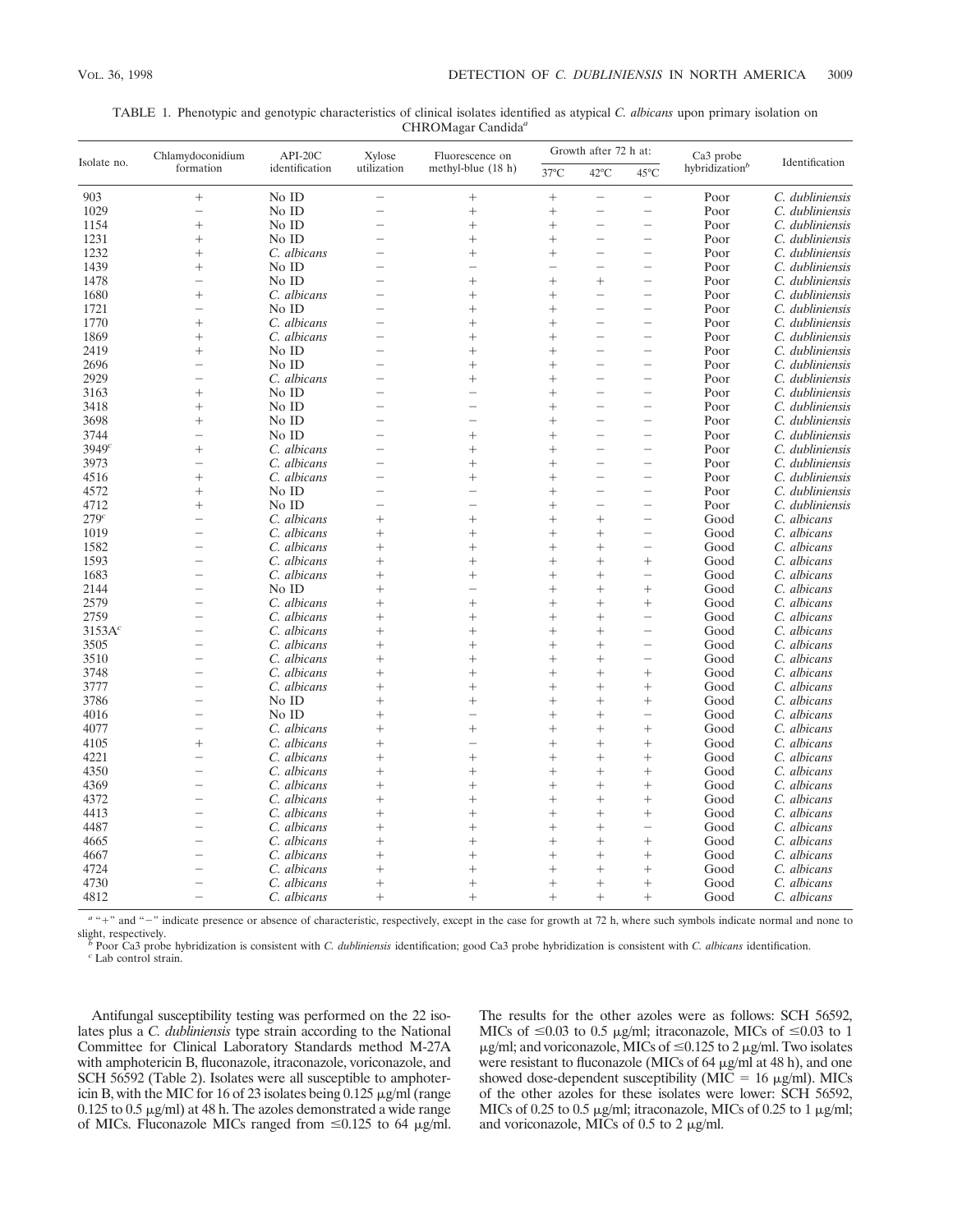### $\mathbf{2}$ 3  $\boldsymbol{\Delta}$ 9 10 11 12 13 14 15 1 5



FIG. 2. Southern hybridization fingerprinting of restriction endonuclease *Eco*RI-digested whole-cell DNA with 32P-labeled moderately repetitive Ca3 probe. Fingerprinting patterns of *C. albicans* reference strains 3153A and 279 (lanes 1 and 2), *C. dubliniensis* reference strain 3949 (lane 8), clinical isolates 1683, 4413, 1680, 1770, and 4516 (lanes 3 to 7, respectively) and clinical isolates 1439, 2419, 1231, 2696, 3163, 1154, 1478 (lanes 9 to 15, respectively) are shown. Lanes 3 and 4 show hybridization patterns typical of *C. albicans*; lanes 5 to 7 and 9 to 15 show poor hybridization patterns characteristic of *C. dubliniensis*.

## **DISCUSSION**

Although *C. dubliniensis* has been reported in association with oropharyngeal infection from patients in the United States (13), the prevalence and antifungal susceptibility of *C. dubliniensis* from patients in the United States has not been reported. In this study, the detection and prevalence of *C. dubliniensis* was established in a cohort of patients from San Antonio, Tex., with recurrent OPC and advanced AIDS who were serially evaluated. The prevalence of *C. dubliniensis* in this population was similar to that reported in HIV-infected patients in Ireland (32%) and confirms the widespread geographic distribution of this species (1, 17). However, it should be noted that the 22 clinical *C. dubliniensis* isolates identified in

this study represent  $\leq 1\%$  of the more than 5,500 isolates collected from these 63 patients in this ongoing serial evaluation (9, 10), suggesting that these isolates appear to remain uncommon in HIV-infected patients with oropharyngeal infection.

Isolates were screened for further study by selecting for atypical, dark green color on primary CHROMagar Candida cultures. Variable results using CHROMagar Candida to identify *C. dubliniensis* have been reported (15, 16), which may be due to the fact that color may vary after serial passage. In this study, 22 of 48 (46%) clinical isolates initially considered to be atypical *C. albicans* were subsequently identified as *C. dubliniensis*. Since only atypical *C. albicans* isolates were screened for this study, it is possible that the reported prevalence could be an underestimate of the true prevalence in this population. However, more than 50 typical light green CHROMagar Candida isolates were confirmed to be *C. albicans* by phenotypic assays and the Ca3 probe in other studies (data not shown). These results suggest that primary isolation of atypical *C. albicans* colonies on chromogenic media could be used as a screening assay for additional identification studies.

Phenotypic assays demonstrated variable utility in identifying *C. dubliniensis*, but trends appear to exist. The use of chlamydoconidium production to identify *C. dubliniensis* isolates produced highly variable results and did not fully distinguish these isolates. However, of the isolates identified as *C. dubliniensis*, 16 of 23 (70%) had abundant chlamydoconidium production, indicative of *C. dubliniensis*, whereas only 1 of 28 (4%) of those identified as *C. albicans* had abundant chlamydoconidium production. In addition, most isolates tested were positive for fluorescence, which stands in contrast to data presented by Schoofs et al. (15) where all *C. dubliniensis* isolates failed to fluoresce. In the present study, 6 of 23 (29%) of the isolates showing poor Ca3 hybridization did not fluoresce, but of the isolates with Ca3 probe banding patterns indicative of *C.*

TABLE 2. Antifungal susceptibility of *C. dubliniensis* isolates from HIV-infected patients

| Patient        | Isolate  | MICs of the following compound at $24/48$ h ( $\mu$ g/ml): |                           |                          |                          |                   | No. of OPC                | Prior<br>fluconazole | Other species |
|----------------|----------|------------------------------------------------------------|---------------------------|--------------------------|--------------------------|-------------------|---------------------------|----------------------|---------------|
|                |          | Amphotericin B                                             | Fluconazole               | Itraconazole             | Voriconazole             | <b>SCH 56592</b>  | episodes                  | treatment<br>(g)     | present       |
| 2              | 1029     | .125/.25                                                   | .25/.5                    | $\leq 0.015/0.03$        | $\leq$ .125/ $\leq$ .125 | ≤.03/≤.03         | $\mathfrak{D}$            | 0.7                  | C. albicans   |
| 2              | 1231     | .06/0.25                                                   | .25/.5                    | $\leq 0.015/0.03$        | $\leq$ .125/ $\leq$ .125 | ≤.03/≤.03         | Surveillance <sup>a</sup> | 1.4                  | None          |
| $\overline{c}$ | 1232     | .125/.125                                                  | 1/2                       | .06/0.125                | $\leq$ .125/ $\leq$ .125 | ≤.03/≤.03         | Surveillance              | 1.4                  | None          |
| 9              | 1439     | .25/.25                                                    | 1/1                       | $\leq 0.015/0.03$        | $\leq$ .125/ $\leq$ .125 | .125/0.125        | 4                         | 3.5                  | None          |
| 21             | 903      | .125/.25                                                   | $\leq$ .125/. $\leq$ .125 | $\leq 0.015/0.03$        | $\leq$ .125/ $\leq$ .125 | $\leq 0.03/0.06$  |                           | 0.7                  | C. glabrata   |
| 26             | 1154     | .125/.25                                                   | 1/2                       | .06/0.125                | $\leq$ .125/ $\leq$ .125 | .25/.25           |                           | None                 | C. albicans   |
| 32             | 1680     | .06/0.125                                                  | $\leq$ .125/.25           | .03/0.06                 | $\leq$ .125/ $\leq$ .125 | ≤.03/≤.03         | $\overline{c}$            | 2.1                  | None          |
| 32             | 1721     | .06/.125                                                   | $\leq$ .125/1             | .06/0.06                 | $\leq$ .125/ $\leq$ .125 | ≤.03/≤.03         | $\overline{c}$            | 3.5                  | None          |
| 32             | 1869     | .125/.125                                                  | $\leq$ .125/.5            | .06/0.06                 | $\leq$ .125/ $\leq$ .125 | ≤.03/≤.03         | $\overline{3}$            | 4.9                  | None          |
| 36             | 1478     | .25/0.5                                                    | .25/0.5                   | .06/0.06                 | $\leq$ .125/ $\leq$ .125 | .125/0.25         |                           | None                 | None          |
| 46             | 1770     | .06/.125                                                   | $\leq$ .125/ $\leq$ .125  | $\leq 0.015/0.03$        | $\leq$ .125/ $\leq$ .125 | ≤.03/≤.03         |                           | 0.7                  | C. krusei     |
| 46             | 2419     | .06/0.125                                                  | $\leq$ .125/.25           | $\leq$ .015/ $\leq$ .015 | $\leq$ .125/ $\leq$ .125 | $\leq 0.03/0.06$  | 4                         | 2.8                  | C. krusei     |
| 46             | 3744     | .06 / .125                                                 | $\leq$ .125/.25           | .03/0.06                 | $\leq$ .125/ $\leq$ .125 | .125/.125         | Surveillance              | 1.4                  | C. krusei     |
| 46             | 3973     | $\leq 0.03 / 125$                                          | $\leq$ .125/ $\leq$ .125  | $\leq 0.015/0.03$        | $\leq$ .125/ $\leq$ .125 | .125/.125         | 8                         | 24.2                 | C. krusei     |
| 59             | 4572     | $\leq 0.03 / 125$                                          | 32/64                     | .5/.5                    | 1/1                      | .125/.25          | 6                         | 10                   | None          |
| 60             | 2696     | .06/0.25                                                   | .25/.5                    | .03/0.06                 | $\leq$ .125/ $\leq$ .125 | .06/0.25          |                           | None                 | None          |
| 60             | 3163     | .06/0.125                                                  | $\leq$ .125/.25           | $\leq 0.015/0.03$        | $\leq$ .125/ $\leq$ .125 | .016/0.125        |                           | 3                    | None          |
| 60             | 3418     | .06/0.125                                                  | .25/.5                    | .03/0.06                 | $\leq$ .125/ $\leq$ .125 | .125/.25          | 5                         | 3.8                  | None          |
| 61             | 2929     | .06/.125                                                   | .25/1                     | $\leq 0.015/0.03$        | $\leq$ .125/ $\leq$ .125 | $\leq 0.03 / 125$ | $\overline{c}$            | 2.3                  | C. krusei     |
| 64             | 3698     | $\leq 0.03 / 125$                                          | 16/16                     | .125/.25                 | .25/0.5                  | .25/0.5           | Surveillance              | 3.2                  | C. glabrata   |
| 64             | 4516     | $\leq 0.03 / 125$                                          | 4/4                       | .03/.125                 | $\leq$ .125/.25          | ≤.03/≤.03         | Surveillance              | 11.2                 | C. glabrata   |
| 64             | 4712     | .06/0.125                                                  | 32/64                     | .5/1                     | 1/2                      | .125/.25          | Surveillance              | 12                   | C. glabrata   |
|                | $3949^b$ | .06/.125                                                   | $\leq$ .125/.25           | .06/0.06                 | $\leq$ .125/ $\leq$ .125 | ≤.03/≤.03         |                           |                      |               |
|                |          |                                                            |                           |                          |                          |                   |                           |                      |               |

*<sup>a</sup>* Surveillance culture was used.

*<sup>b</sup>* Lab strain.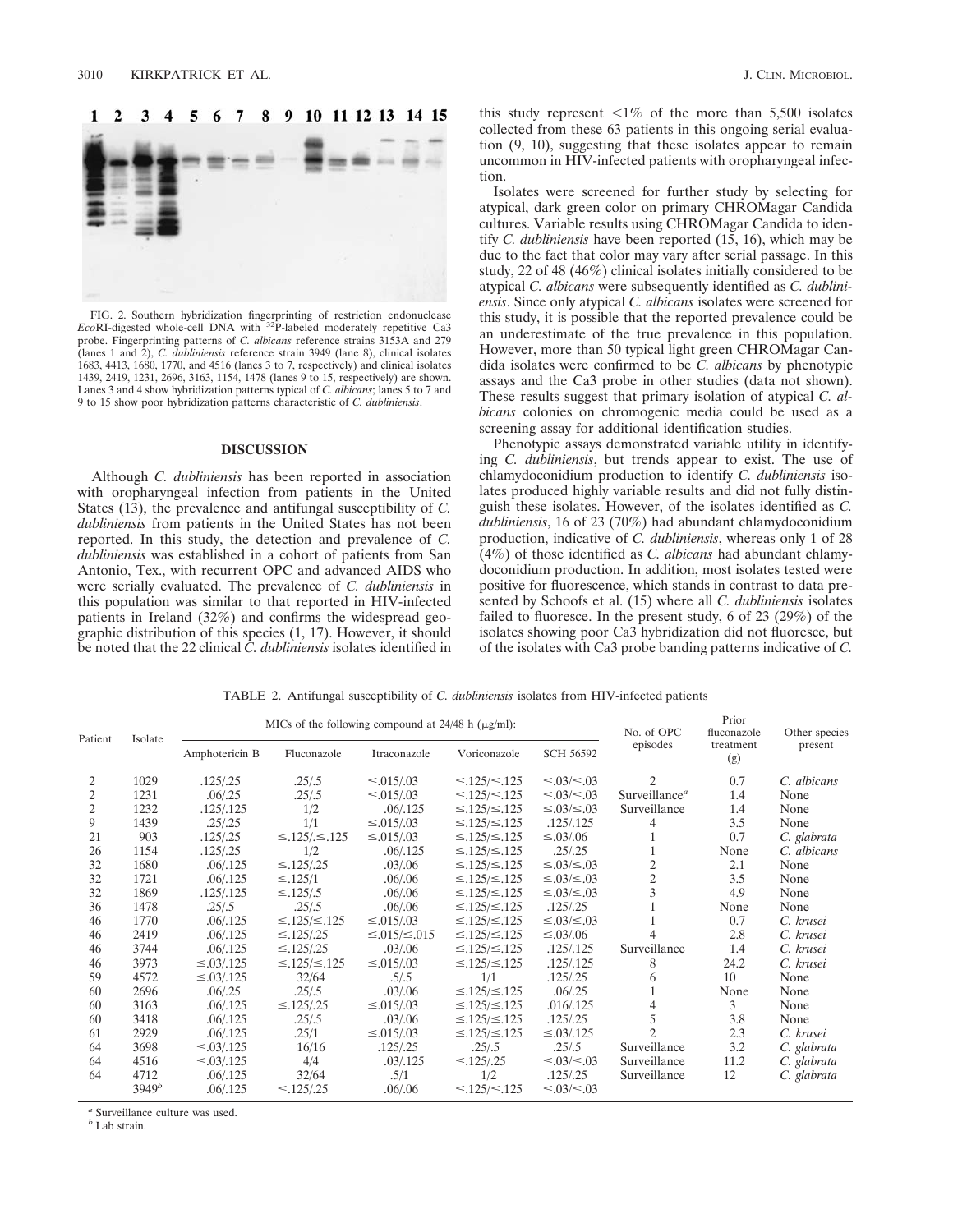*albicans*, only 3 of 28 (11%) did not fluoresce. Variability in the results obtained by using these phenotypic methods limit their utility for identifying these isolates.

API 20C was useful only when identification was confirmed as *C. albicans*. Fifteen of 23 (65%) of the isolates subsequently identified as *C. dubliniensis* were assigned "no ID" by API 20C, yet only 3 of 28 (11%) isolates identified as *C. albicans* by the Ca3 probe hybridization were not identified by API 20C. However, as reported by Salkin and colleagues previously (13), xylose assimilation was present in all 28 *C. albicans* isolates and in none of the 23 *C. dubliniensis* isolates. However, expense prohibits the routine use of API 20C in identifying germ tubepositive yeasts.

Differential temperature was useful in distinguishing *C. albicans* from *C. dubliniensis*. At 42 and 45°C, *C. dubliniensis* demonstrated negligible or no growth. All isolates identified as *C. albicans* grew well at 37 or 42°C. All twenty-two (100%) isolates with negligible growth at 42°C and one with growth at 42°C were confirmed as *C. dubliniensis* by using the Ca3 probe. However, in this study it should be noted that *C. albicans* did not grow as well at 42°C and that slight growth of *C. dubliniensis* can occur at 42°C, although growth was significantly reduced compared to that of *C. albicans*.

Pinjon and colleagues showed that all *C. dubliniensis* strains tested failed to grow at 45°C compared to growth of all but one strain of *C. albicans* at that temperature (7). However, in the present study, while none of the *C. dubliniensis* strains grew at 45°C, only 18 of 28 (64%) *C. albicans* isolates grew at that temperature, indicating that as a screening method, 45°C would falsely suggest the presence of *C. dubliniensis* in some cases.

Identification of *C. albicans* and *C. dubliniensis* was confirmed with fingerprinting of genomic DNA with the Ca3 probe. Twenty-eight of 29 isolates that grew well at 42°C had distinct hybridization patterns characteristic of *C. albicans* while 22 of 22 (100%) of the isolates that grew poorly at 42°C hybridized poorly and in a distinctive pattern, indicative of *C. dubliniensis*. Probes have recently been developed which are specific for *C. dubliniensis*, although use of these methods would be limited to a research setting (2, 3).

Although the pathogenicity of this yeast has not been established, *C. dubliniensis* was associated with clinical oropharyngeal infection in 16 of 22 (73%) cases and was present as the sole yeast isolate in 11 of 22 (50%) episodes. Risk factors and significance of this organism in oropharyngeal disease have also not been established. Isolation frequently occurred after several episodes of oropharyngeal infection but was found in the initial episode of oropharyngeal infection in five patients. Most strains remained susceptible to fluconazole although resistance or dose-dependent susceptibility occurred for three isolates. Increased susceptibility for the resistant strains was seen with itraconazole and the newer azoles, voriconazole and SCH 56592. Some isolates are resistant to fluconazole and may be more susceptible to other azole compounds.

In summary, the presence of atypical colonies on primary CHROMagar Candida cultures was used to identify isolates for further study. Differential temperature screening was extremely useful as a simple and inexpensive method for presumptively identifying *C. dubliniensis* from atypical *C. albicans* isolates for additional molecular studies (7). Twenty-two clinical isolates from 48 episodes of OPC in 63 patients were confirmed as *C. dubliniensis* by using a primary CHROMagar screening method followed by differential temperature growth and molecular studies to establish identity. Late-stage HIVinfected patients were found to have a *C. dubliniensis* prevalence rate of 17% in oropharyngeal samples by this approach. These isolates may show decreased susceptibility to fluconazole and may have increased susceptibility to newer azoles. Additional studies are needed to establish the epidemiology and significance of this organism in recurrent OPC.

# **ACKNOWLEDGMENTS**

This work was supported by Public Health Service grants 1 R01 DE11381 (to T.F.P.), 1 R29 AI42401 (to J.L.L.-R.), and M01-RR-01346 for the Frederic C. Bartter General Clinical Research Center and by a grant from Pfizer Inc. New York, N.Y. R.A.C. was supported by a Summer Research Fellowship of the Medical Hispanic Center of Excellence at the University of Texas Health Science Center at San Antonio, Tex.

We thank Kevin Hazen and Julian Naglik for helpful comments and suggestions. CHROMagar Candida was provided by the CHROMagar Company, Paris, France.

## **REFERENCES**

- 1. **Coleman, D. C., D. J. Sullivan, D. E. Bennett, G. P. Moran, H. J. Barry, and D. B. Shanley.** 1997. Candidiasis: the emergence of a novel species, *Candida dubliniensis*. AIDS **11:**557–567.
- 2. **Kurtzman, C. P., and C. J. Robnett.** 1997. Identification of clinically important ascomycetous yeasts based on nucleotide divergence in the  $5'$  end of the large-subunit (26S) ribosomal DNA gene. J. Clin. Microbiol. **35:**1216–1223.
- 3. **Mannarelli, B. M., and C. P. Kurtzman.** 1998. Rapid identification of *Candida albicans* and other human pathogenic yeasts by using short oligonucleotides in a PCR. J. Clin. Microbiol. **36:**1634–1641.
- 4. **Moran, G. P., D. J. Sullivan, M. C. Henman, C. E. McCreary, B. J. Harrington, D. B. Shanley, and D. C. Coleman.** 1997. Antifungal drug susceptibilities of oral *Candida dubliniensis* isolates from human immunodeficiency virus (HIV)-infected and non-HIV-infected subjects and generation of stable fluconazole-resistant derivatives in vitro. Antimicrob. Agents Chemother. **41:**617–623.
- 5. **National Committee for Clinical Laboratory Standards.** 1997. Reference method for broth dilution antifungal susceptibility testing of yeasts: approved standard. Document M27-A. National Committee for Clinical Laboratory Standards, Wayne, Pa.
- 6. **Patterson, T. F., S. G. Revankar, W. R. Kirkpatrick, O. P. Dib, A. W. Fothergill, S. W. Redding, D. A. Sutton, and M. G. Rinaldi.** 1996. Simple method for detecting fluconazole-resistant yeasts with chromogenic agar. J. Clin. Microbiol. **34:**1794–1797.
- 7. **Pinjon, E., D. Sullivan, I. Salkin, D. Shanley, and D. Coleman.** 1998. Simple, inexpensive, reliable method for differentiation of *Candida dubliniensis* from *Candida albicans*. J. Clin. Microbiol. **24:**2093–2095.
- 8. **Redding, S., J. Smith, G. Farinacci, M. Rinaldi, A. Fothergill, J. Rhine-Chalberg, and M. Pfaller.** 1994. Resistance of *Candida albicans* to fluconazole during treatment of oropharyngeal candidiasis in a patient with AIDS: documentation by in vitro susceptibility testing and DNA subtype analysis. Clin. Infect. Dis. **18:**240–242.
- 9. **Revankar, S. G., W. R. Kirkpatrick, R. K. McAtee, O. P. Dib, A. W. Fothergill, S. W. Redding, M. G. Rinaldi, and T. F. Patterson.** 1996. Detection and significance of fluconazole resistance in oropharyngeal candidiasis in human immunodeficiency virus-infected patients. J. Infect. Dis. **174:**821– 827.
- 10. **Revankar, S. G., O. P. Dib, W. R. Kirkpatrick, R. K. McAtee, A. W. Fothergill, M. G. Rinaldi, S. W. Redding, and T. F. Patterson.** 1997. Clinical evaluation and microbiology of oropharyngeal infection due to fluconazoleresistant *Candida* in human immunodeficiency virus-infected patients. Clin. Infect. Dis. **26:**960–963.
- 11. **Rex, J. H., M. G. Rinaldi, and M. A. Pfaller.** 1995. Resistance of *Candida* species to fluconazole. Antimicrob. Agents Chemother. **39:**1–8.
- 12. **Rex, J. H., M. A. Pfaller, J. N. Galgiani, M. S. Bartlett, A. Espinel-Ingroff, M. A. Ghannoum, et al.** 1997. Development of interpretive breakpoints for antifungal susceptibility testing: conceptual framework and analysis of in vitro-in vivo correlation data for fluconazole, itraconazole, and Candida infections. Clin. Infect. Dis. **24:**235–247.
- 13. **Salkin, I. F., W. R. Pruitt, A. A. Padhye, D. Sullivan, D. Coleman, and D. H. Pincus.** 1998. Distinctive carbohydrate assimilation profiles used to identify the first clinical isolates of *Candida dubliniensis* recovered in the United States. J. Clin. Microbiol. **36:**1467.
- 14. **Schmid, J., E. Voss, and D. R. Soll.** 1990. Computer-assisted methods for assessing strain relatedness in *Candida albicans* by fingerprinting with the moderately repetitive sequence Ca3. J. Clin. Microbiol. **28:**1236–1243.
- 15. **Schoofs, A., F. C. Odds, R. Colebunders, M. Leven, and H. Goosens.** 1997. Use of specialized isolation media for recognition and identification of *Candida dubliniensis* isolates from HIV-infected patients. Eur. J. Clin. Microbiol. Infect. Dis. **16:**296–300.
- 16. **Sullivan, D., and D. Coleman.** 1998. *Candida dubliniensis*: characteristics and